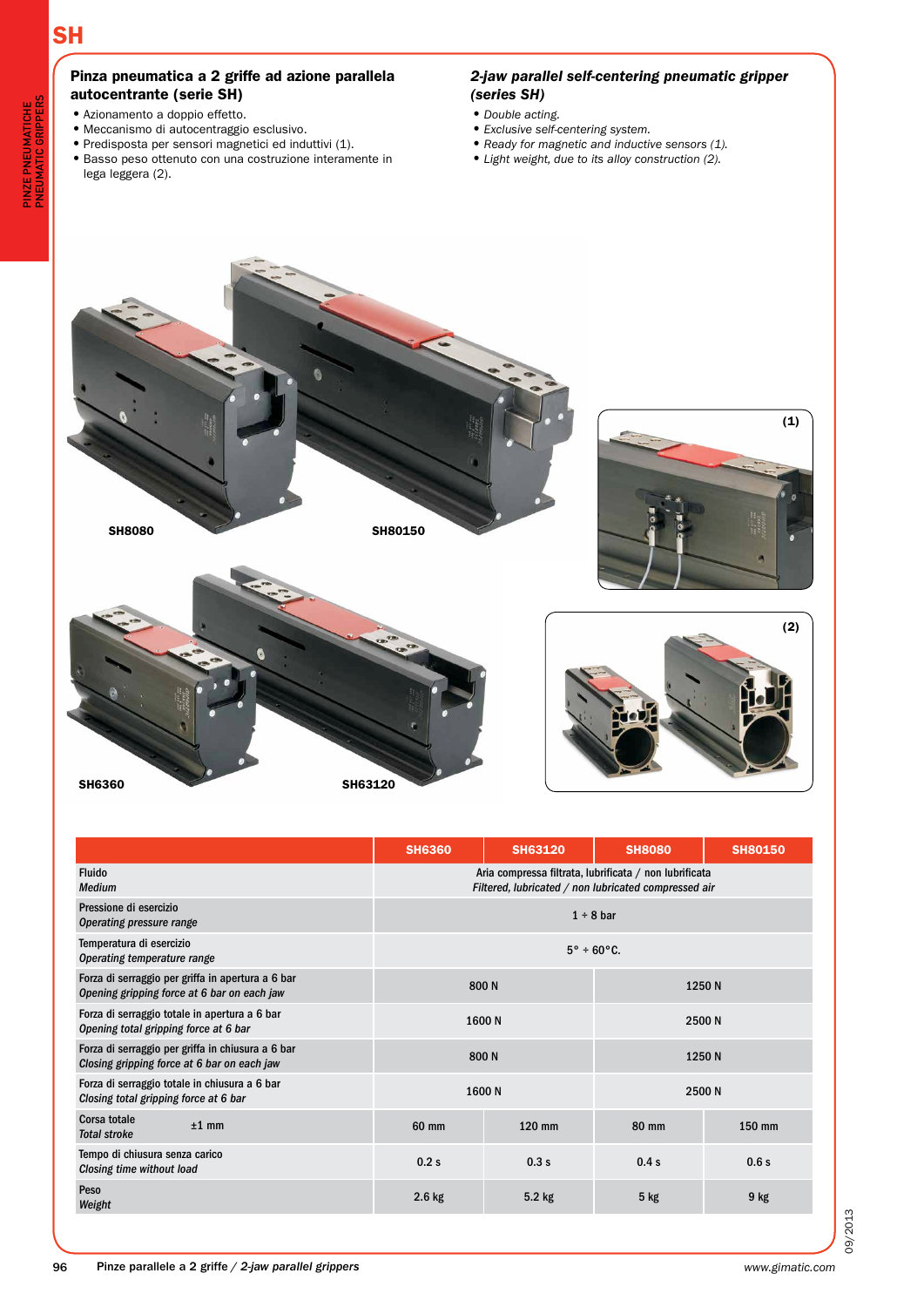

pinze pneumatiche pneumatic grippers

PINZE PNEUMATICHE<br>PNEUMATIC GRIPPERS



|                   | <b>SH6360</b>           | <b>SH63120</b>          | <b>SH8080</b>           | <b>SH80150</b>   |
|-------------------|-------------------------|-------------------------|-------------------------|------------------|
| $\mathsf{A}$      | 90                      | 90                      | 115                     | 115              |
| A1                | 80                      | 80                      | 95                      | 95               |
| A2                | 19.5                    | 19.5                    | 19.5                    | 19.5             |
| B                 | 117.5                   | 117.5                   | 161                     | 161              |
| B1                | 98                      | 98                      | 121.5                   | 121.5            |
| <b>B2</b>         | 58.5                    | 58.5                    | 72.5                    | 72.5             |
| $\mathbf{C}$      | 200                     | 270                     | 240                     | 360              |
| $D$ <sup>H8</sup> | Ø12 H8                  | Ø12 H8                  | Ø12 H8                  | Ø12 H8           |
| <b>DL</b>         | 2.6                     | 2.6                     | 2.6                     | 2.6              |
| E                 | M8                      | M8                      | M8                      | M8               |
| EL.               | 16                      | 16                      | 16                      | 16               |
| F                 | 68                      | $73\,$                  | 78                      | 102.5            |
| $G$ ±0.05         | 15                      | 15                      | 15                      | 15               |
| $H = 0.02$        | $30\,$                  | 30                      | 30                      | 30               |
| L.                | 224                     | 394                     | 284                     | 434              |
| $M$ ±0.02         | 16                      | 16                      | 22                      | 22               |
| P                 | 77                      | 77                      | 100                     | 100              |
| Q                 | Ø6.5                    | Ø6.5                    | Ø8.5                    | Ø8.5             |
| QL                | $\bf 6$                 | $\bf 6$                 | $\bf 8$                 | 8                |
| Q1 $\pm0.02$      | 80                      | 80                      | 140                     | 140              |
| $Q2 * 0.02$       | 160                     | 160                     | 220                     | 220              |
| Q3                | 183                     | 353                     | 240                     | 390              |
| $\mathsf{R}$      | $1/8$ "Gas              | $1/8$ "Gas              | $1/8$ "Gas              | $1/8$ "Gas       |
| RL                | 8                       | $\bf 8$                 | 8                       | $\bf 8$          |
| ${\sf S}$         | 32                      | 32                      | 40                      | 40               |
| $\mathsf{T}$      | $\overline{2}$          | $\boldsymbol{2}$        | $\overline{2}$          | $\boldsymbol{2}$ |
| $\mathsf{TL}$     | $\overline{\mathbf{4}}$ | $\overline{\mathbf{4}}$ | $\overline{\mathbf{4}}$ | $\overline{4}$   |
| $U$ <sup>H8</sup> | Ø9 H8                   | Ø9 H8                   | Ø12 H8                  | Ø12 H8           |
| UL                | 2.6                     | $2.6\,$                 | 2.6                     | 2.6              |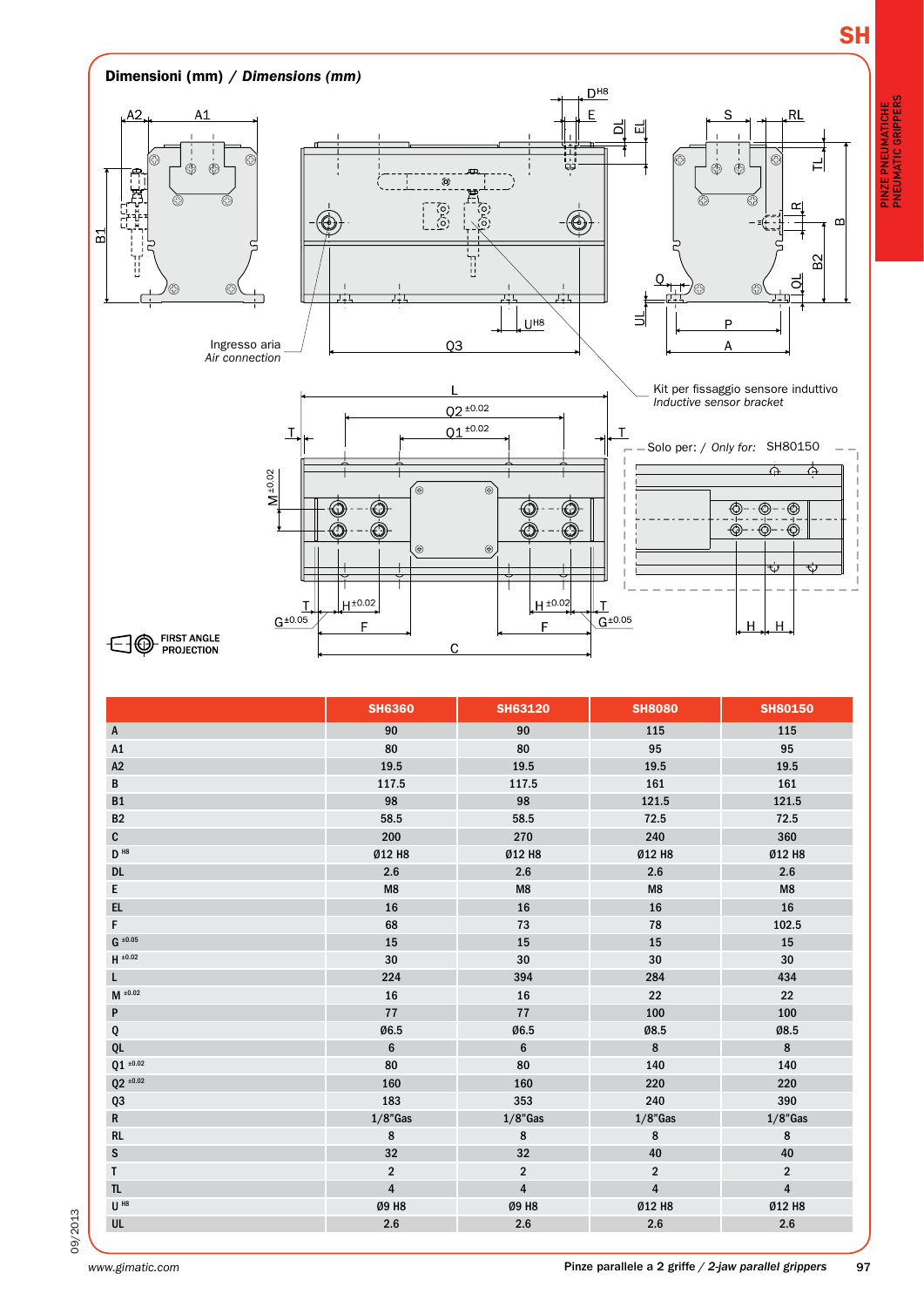# Fissaggio

La pinza può essere montata in posizione fissa oppure su parti in movimento: in questo caso va considerata la forza d'inerzia cui la pinza ed il suo carico sono sottoposti. La flangia permette il fissaggio sia dall'alto che dal basso.

Utilizzare almeno 4 viti (SB) e 2 boccole di centraggio (UB).

# *Fastening*

*The gripper can be fastened to a static or moving part. When on a moving part, you must pay attention to the forces created by inertia over the gripper and its load.*

*The flange allows the gripper fastening both from the top and from the bottom.*

*Use at least 4 screws (SB) and 2 centering sleeves (UB).*

![](_page_2_Figure_9.jpeg)

![](_page_2_Figure_10.jpeg)

![](_page_2_Figure_11.jpeg)

![](_page_2_Figure_12.jpeg)

![](_page_2_Figure_13.jpeg)

09/2013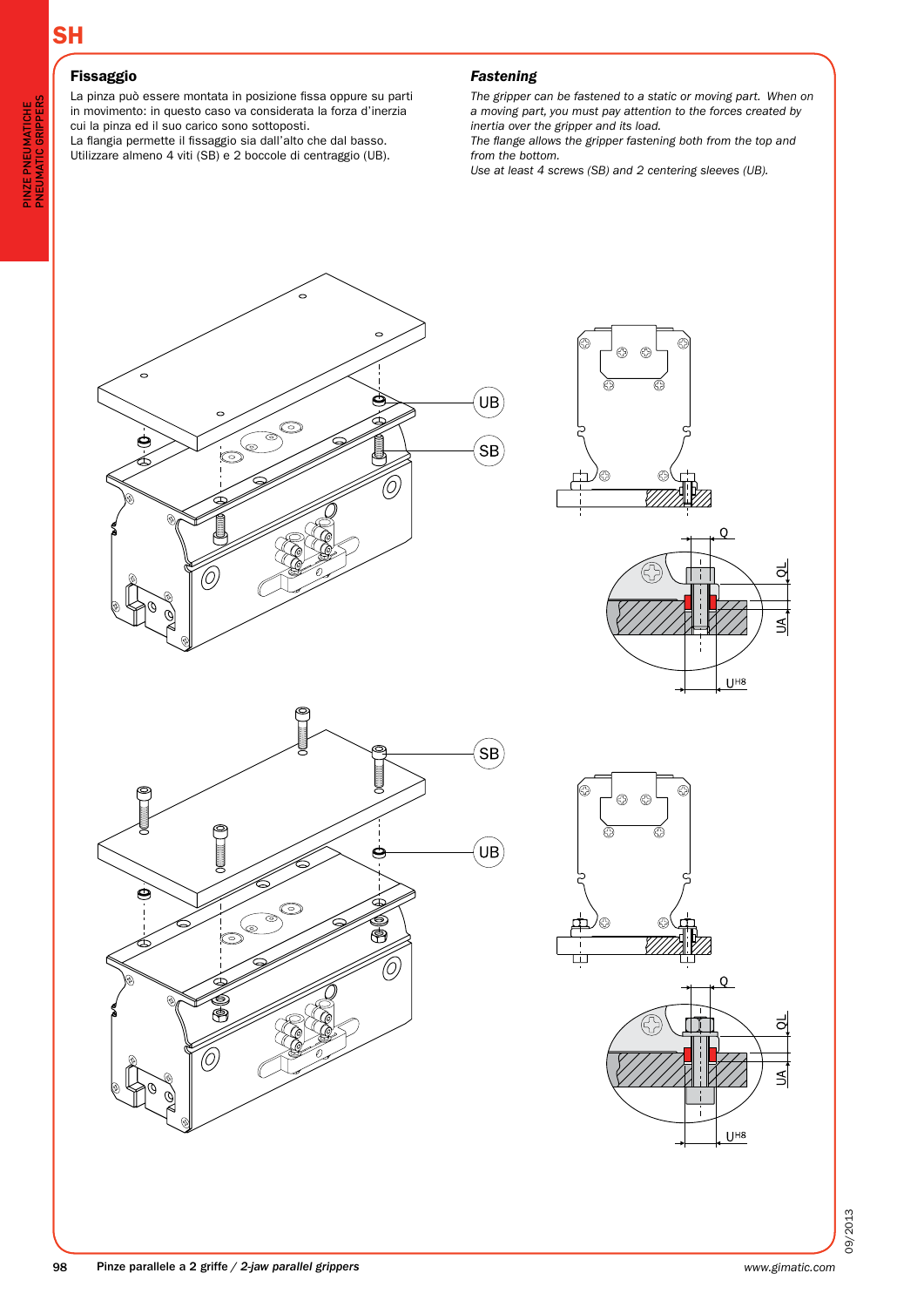Costruire le dita di presa il più possibile corte e leggere. Fissarle con 4 viti (SC) e almeno 2 boccole di centraggio (UC).

**SC** ΄uc

![](_page_3_Picture_4.jpeg)

*The gripping tools must be as short and light as possible. They must be fastened by 4 screws (SC) and at least 2 centering* 

*sleeves (UC).*

![](_page_3_Figure_5.jpeg)

![](_page_3_Picture_6.jpeg)

Nella confezione della pinza sono fornite 4 boccole di centraggio (UC) per le dita di presa e 2 boccole (UB) per il corpo.

*4 centering rings (UC) for the gripping tools and 2 centering sleeves (UB) for the housing are supplied in the packaging.*

|           | SH6360 / SH63120 | SH8080 / SH80150 |
|-----------|------------------|------------------|
| <b>SB</b> | M <sub>6</sub>   | M8               |
| UB        | $Ø9H=4$          | $Ø12 H=5$        |
| Q         | Ø6.5             | Ø8.5             |
| QL        | 6                | 8                |
| $\sf U$   | Ø9 H8            | Ø12 H8           |
| UA        | 1.4              | 2.4              |
| SC        | M8               | M8               |
| UC        | Ø12 H=5          | $Ø12 H=5$        |
| D         | Ø12 H8           | Ø12 H8           |
| UE        | 2.4              | 2.4              |
| E         | M8               | M8               |
| EL        | 16               | 16               |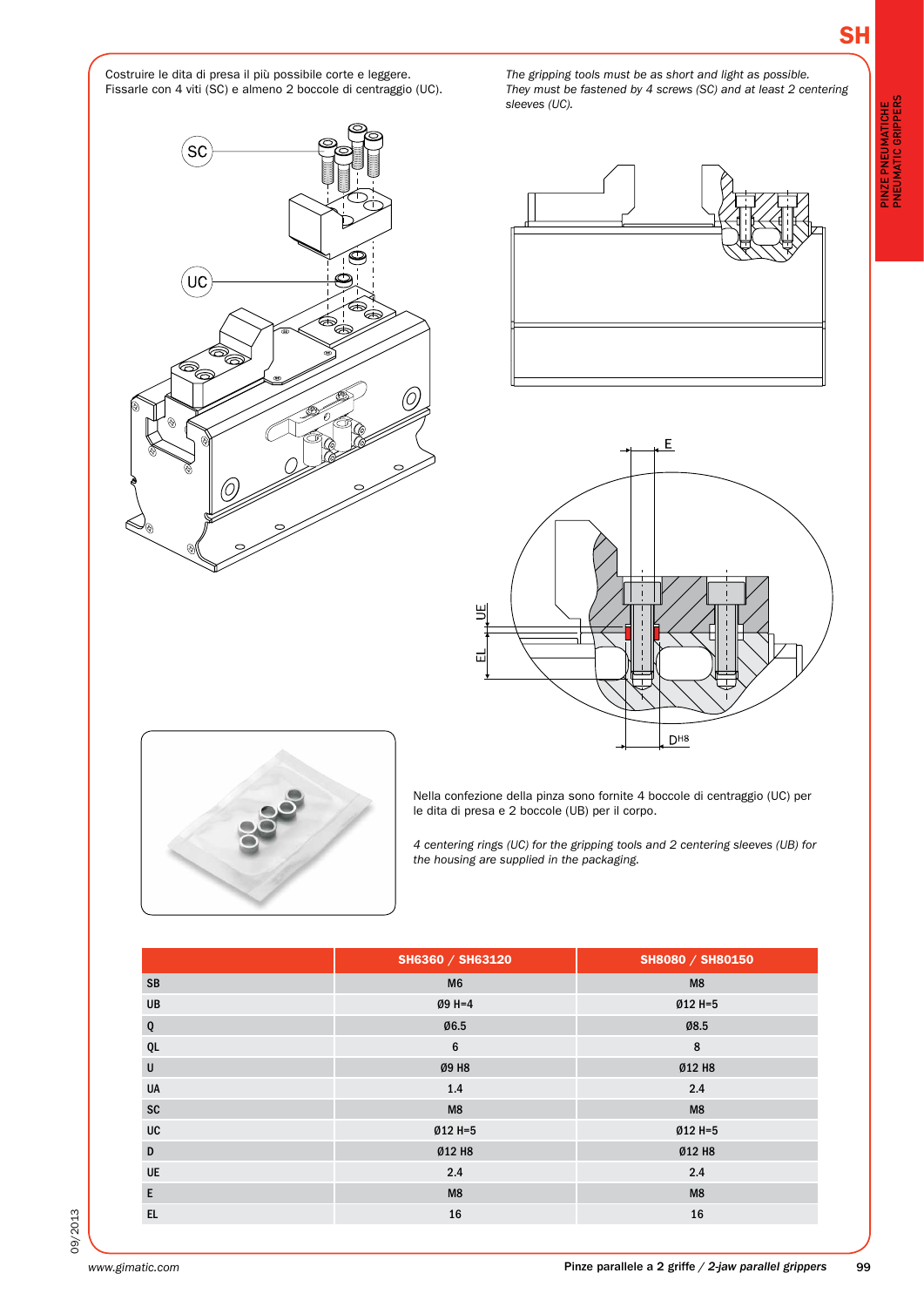# **SH**

# Forza di serraggio

I grafici mostrano la forza per griffa espressa dalla pinza in funzione della pressione, del braccio di leva Z e del disassamento del punto di presa X.

La pinza è a doppio effetto e può quindi essere usata per afferrare un pezzo sia dall'esterno che dall'interno. La forza di serraggio è la stessa in apertura e in chiusura.

#### *Gripping force*

*The graphs show the gripping force on each jaw, as a function of the operating pressure, the gripping tool length Z and the overhanging X.*

*The gripper is double-acting for either external or internal gripping applications.*

*The gripping force is the same in both directions.*

![](_page_4_Figure_9.jpeg)

09/2013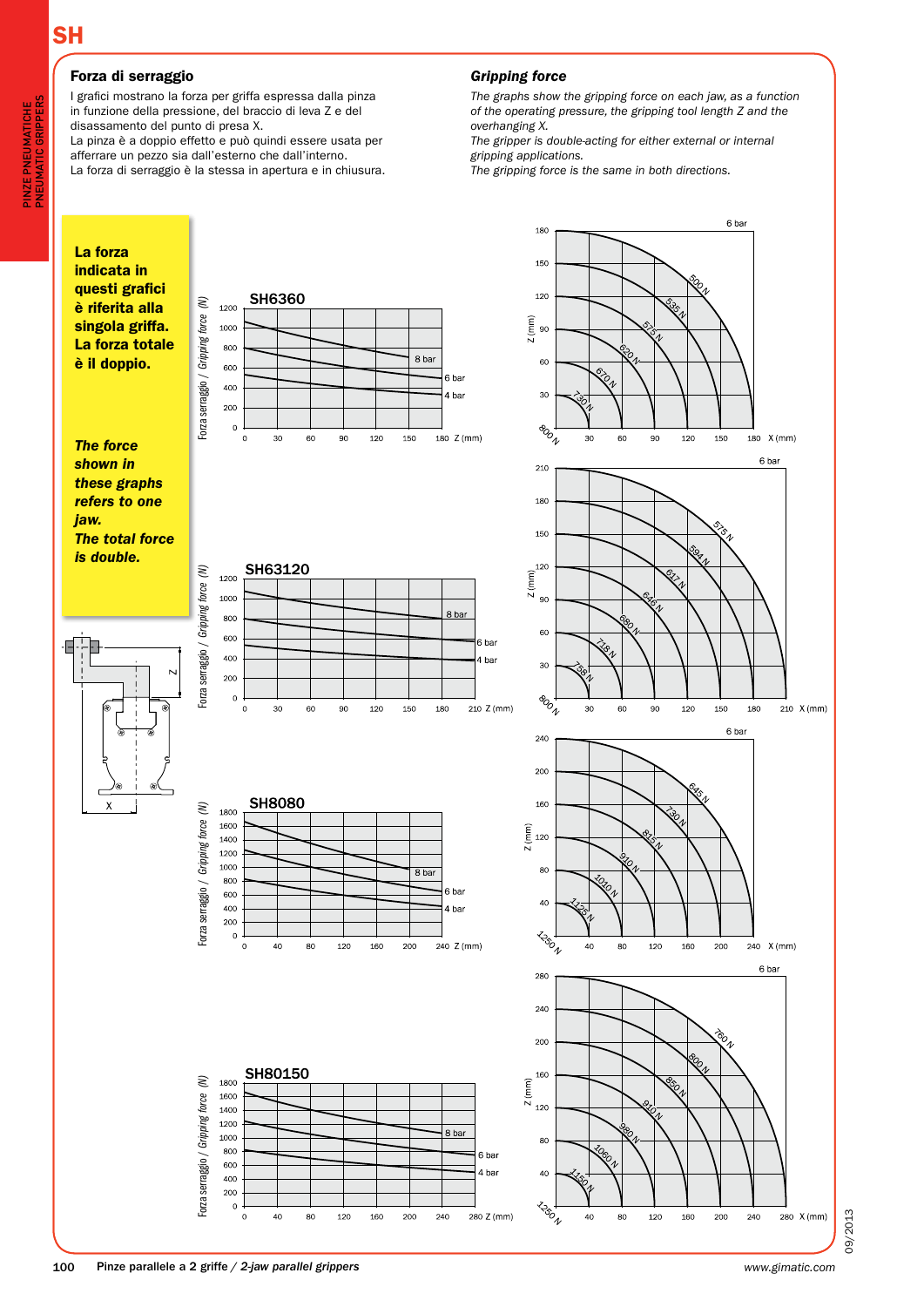## Carichi di sicurezza

desiderata.

Consultare la tabella per i carichi massimi ammissibili. Forze e coppie eccessive possono danneggiare la pinza e causare difficoltà di funzionamento compromettendo la sicurezza dell'operatore.

F s, Mx s, My s, Mz s, sono i carichi massimi ammissibili in condizioni statiche, cioè con le griffe ferme.

F d, Mx d, My d, Mz d, sono i carichi massimi ammissibili in condizioni dinamiche, cioè con le griffe in movimento. Inoltre sono riportate le masse ammissibili (m) per ogni dito di presa in funzione del tempo di apertura o chiusura. Usare i regolatori di flusso (non forniti) per ottenere la velocità

My

### *Safety loads*

*Check the table for maximum permitted loads.*

*Excessive forces or torques can damage the gripper, cause functioning troubles and endanger the safety of the operator. F s, Mx s, My s, Mz s, are maximum permitted static loads. Static means with motionless jaws.*

*F d, Mx d, My d, Mz d, are maximum permitted dynamic loads. Dynamic means with running jaws.*

*The following tables show the specified maximum loads (m) on each gripping tool as function of closing or opening time. Use flow controllers (not supplied) to get the proper speed.*

pinze pneumatiche pneumatic grippers

PINZE PNEUMATICHE<br>PNEUMATIC GRIPPERS

|                   | <b>SH6360</b>            | <b>SH63120</b>    | <b>SH8080</b>            | <b>SH80150</b> |
|-------------------|--------------------------|-------------------|--------------------------|----------------|
| Fs                | 2000 N                   | 3000N             | 4000N                    | 6000N          |
| Mx s              | 100 Nm                   | 150 Nm            | 200 Nm                   | 300 Nm         |
| My s              | 50 Nm                    | <b>75 Nm</b>      | 100 Nm                   | 150 Nm         |
| Mz s              | 100 Nm                   | 150 Nm            | 200 Nm                   | 300 Nm         |
| F d               | 20N                      | 30N               | 40 N                     | 60N            |
| Mx d              | 2 Ncm                    | 3 Ncm             | 4 Ncm                    | 6 Ncm          |
| My d              | 1 Ncm                    | 1.5 Ncm           | 2 Ncm                    | 3 Ncm          |
| Mz d              | 2 Ncm                    | 3 Ncm             | 4 Ncm                    | 6 Ncm          |
| m 0.9s            | $\overline{\phantom{0}}$ |                   | $4$ kg                   | 6 kg           |
| m 0.6s            | $2$ kg                   | $2.5$ kg          | $3$ kg                   | $4$ kg         |
| m <sub>0.4s</sub> | 1.5 <sub>kg</sub>        | 1.8 <sub>kg</sub> | $2$ kg                   | ۰              |
| m <sub>0.3s</sub> | $1$ kg                   | $1.2$ kg          | $\overline{\phantom{a}}$ | ٠              |
| $m$ 0.2s          | $0.7$ kg                 |                   |                          |                |

F

Mz

Mx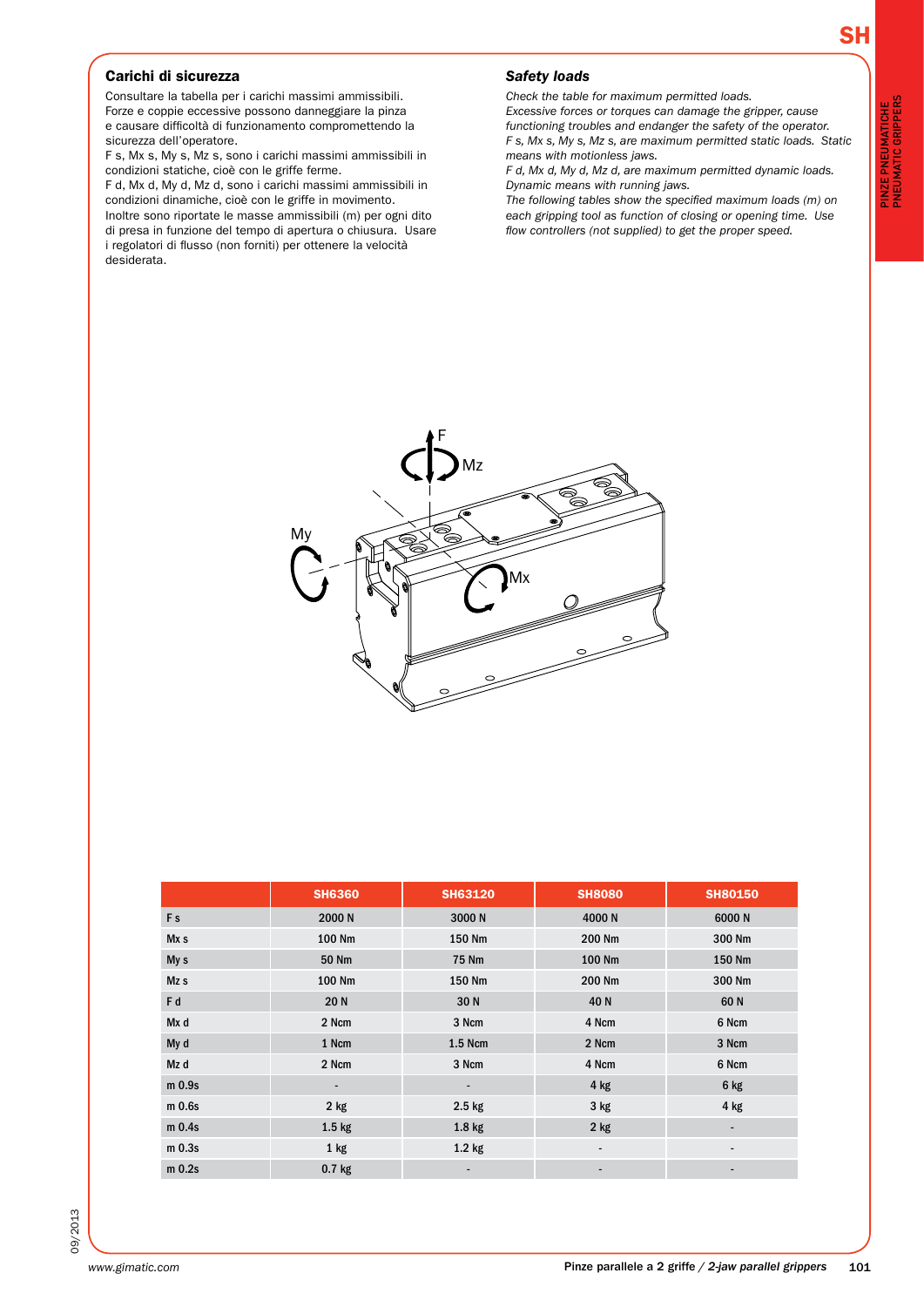#### **SH Inductive proximity switch IFRM** 04P15A1/L

output circuit PNP make function (NO)

# Sensori

**PN** 

NPN

Il rilevamento della posizione di lavoro può essere effettuato con sensori magnetici (opzionali), che rilevano i magneti sul pistone, oppure con sensori induttivi (opzionali), che rilevano la presenza delle viti inserite nell'appendice (J). Questa si fissa alla griffa, per mezzo dell'apposita vite (K) presente nel kit per i sensori induttivi. I sensori induttivi devono avere diametro 4mm.

#### *Sensors*

*The operating position can be checked by magnetic sensors (optional), detecting the magnets on the piston, or by inductive sensors (optional), detecting the screws on the appendix (J). This is to fix on the jaw, with the screw (K) supplied in the accessory pack for the inductive sensors. Use 4mm diameter inductive sensors.*

Codici di ordinazione dei sensori induttivi:

![](_page_6_Figure_7.jpeg)

| <b>SN4N225-G</b> | <b>PNP</b> | Cavo 2.5m / 2.5m cable                 |
|------------------|------------|----------------------------------------|
| SN4M225-G        | <b>NPN</b> | Cavo 2.5m / 2.5m cable                 |
| <b>SN3N203-G</b> | <b>PNP</b> | Connettore M8 / M8 snap plug connector |
| <b>SN3M203-G</b> | <b>NPN</b> | Connettore M8 / M8 snap plug connector |
| SS4N225-G        | <b>PNP</b> | Cavo $2.5m / 2.5m$ cable               |
| SS4M225-G        | <b>NPN</b> | Cavo 2.5m / 2.5m cable                 |
| <b>SS3N203-G</b> | <b>PNP</b> | Connettore M8 / M8 snap plug connector |
| SS3M203-G        | <b>NPN</b> | Connettore M8 / M8 snap plug connector |

![](_page_6_Picture_9.jpeg)

![](_page_6_Figure_10.jpeg)

09/2013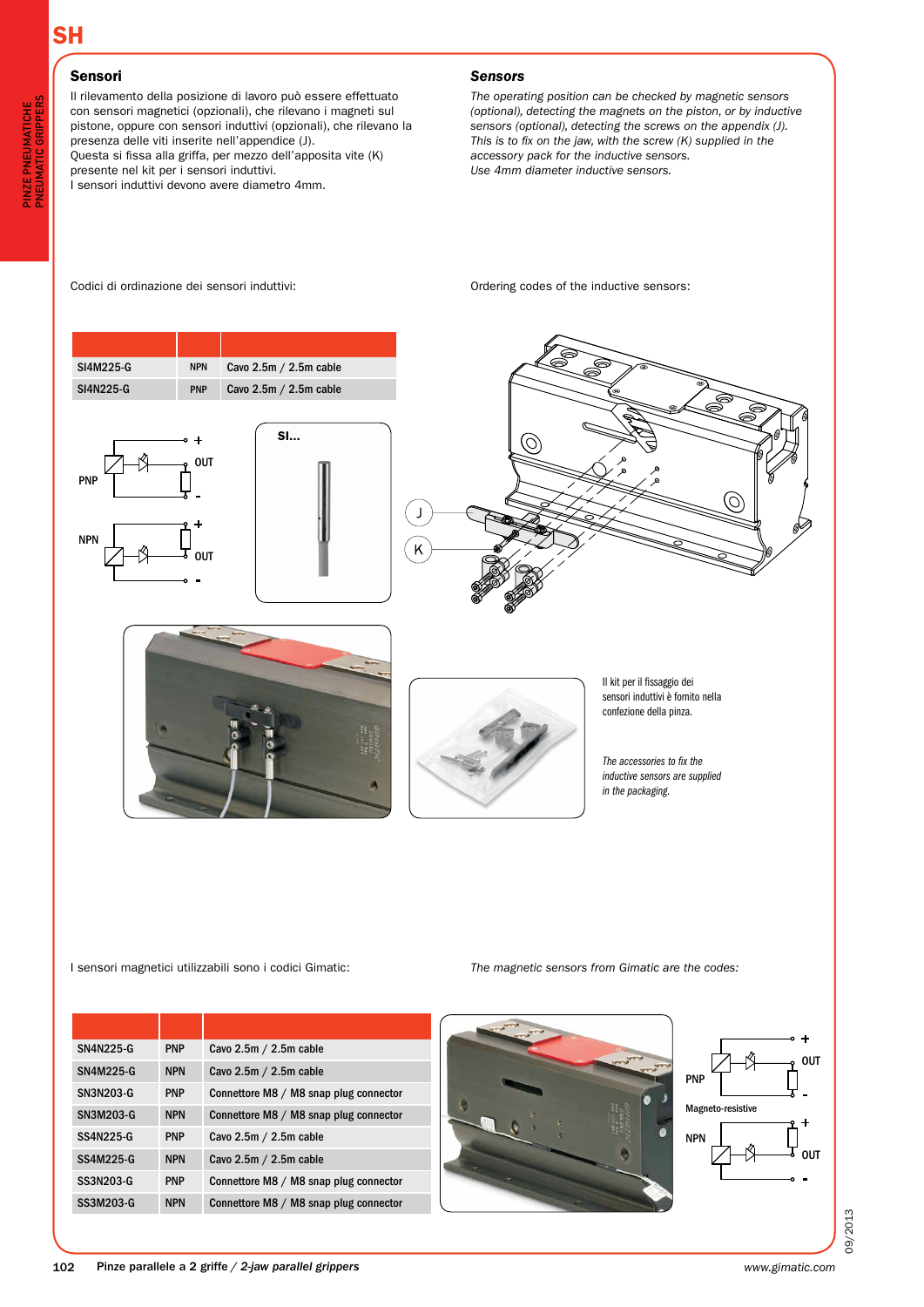pinze pneumatiche pneumatic grippers

PINZE PNEUMATICHE<br>PNEUMATIC GRIPPERS

## Connessione pneumatica

La pinza si alimenta con aria compressa dai fori laterali (P e R) montandovi i raccordi dell'aria ed i relativi tubi (non forniti).

Aria compressa in P: apertura della pinza. Aria compressa in R: chiusura della pinza.

La pinza è azionata con aria compressa filtrata (5÷40 µm) non necessariamente lubrificata. La scelta iniziale, lubrificata o non lubrificata, deve essere mantenuta per tutta la vita della pinza.

L'impianto pneumatico deve essere pressurizzato gradualmente, per evitare movimenti incontrollati.

#### *Compressed air feeding*

*The compressed air feeding can be accomplished on the lateral air ports (P and R) with fittings and hoses (not supplied).*

*Compressed air in P: gripper opening. Compressed air in R: gripper closing.*

*The compressed air, must be filtered from 5 to 40 µm. Maintain the medium selected at the start, lubricated or not, for the complete service life of the gripper.*

*The pneumatic circuit must be pressurized progressively, to avoid uncontrolled movements.*

![](_page_7_Picture_11.jpeg)

### Circuito pneumatico

Possibili inconvenienti sul circuito di alimentazione dell'aria compressa:

- 1- Oscillazioni di pressione.
- 2- Riempimento pinza vuota all'avvio.
- 3- Improvvisa mancanza di pressione.
- 4- Velocità di azionamento eccessiva.

Accorgimenti per risolvere i problemi:

- 1- Serbatoio esterno (A).
- 2- Valvola di avviamento progressivo (B).
- 3- Valvole di sicurezza (C).
- 4- Regolatori di flusso (D).

#### *Pneumatic circuit*

*Possible problems on a compressed air circuit:*

- *1- Pressure variation.*
- *2- Pressurizing with empty cylinder.*
- *3- Sudden pressure black-out.*
- *4- Excessive speed of the jaws.*

*Possible solutions:*

- *1- Compressed air storage (A).*
- *2- Start-up valve (B).*
- *3- Safety valve (C).*
- *4- Flow controller (D).*

![](_page_7_Figure_34.jpeg)